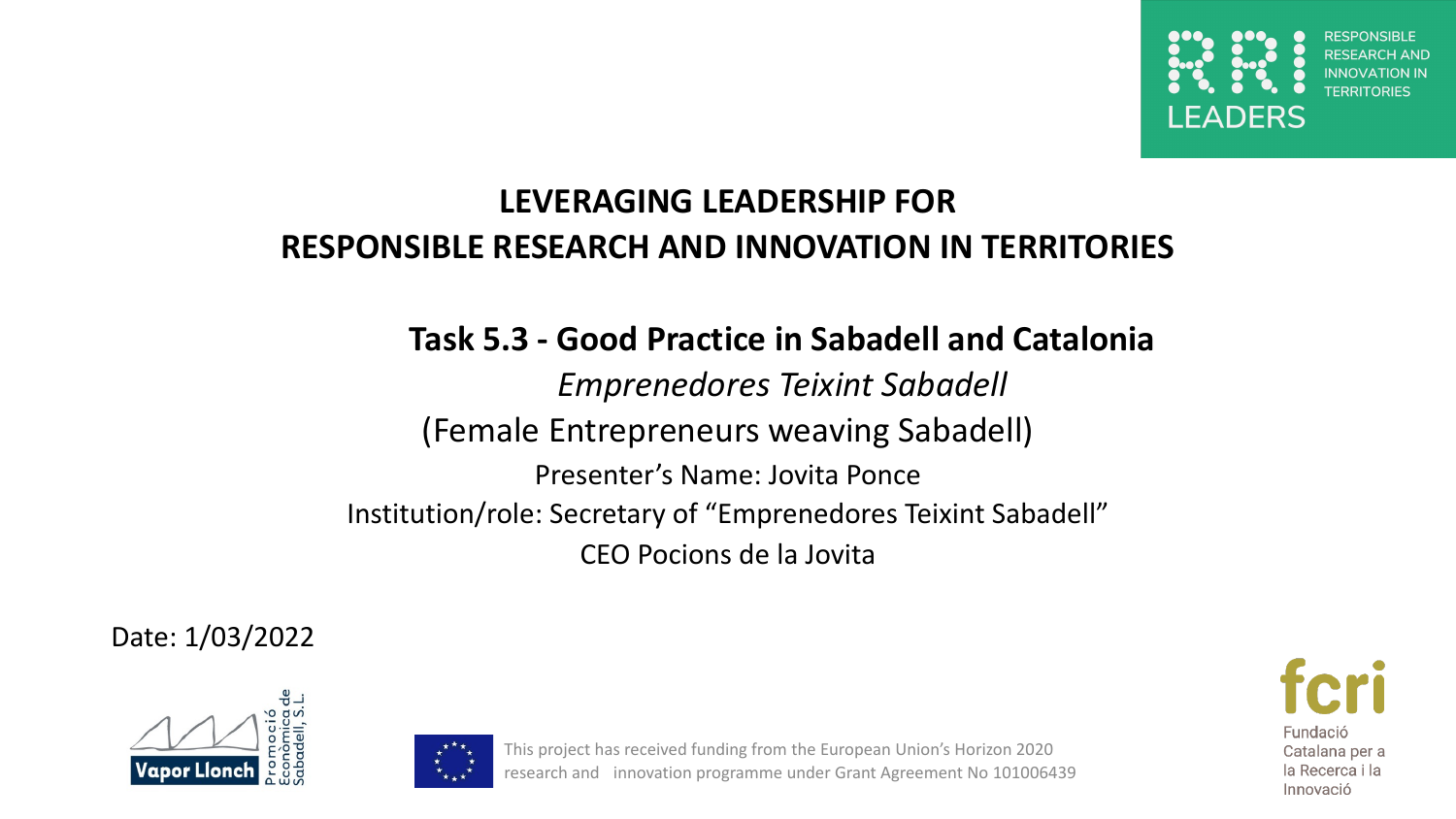

#### *Emprenedores Teixint Sabadell*

- Association of female entrepreneurs for networking, giving themselves visibility and promoting their business in the area of Sabadell.
- The association entrepreneurs come from different fields, including health, communication, design, housing, fashion, perfumery, wellness, industry, services, art, parenting, tourism, hospitality, finance, food and small business, among others.



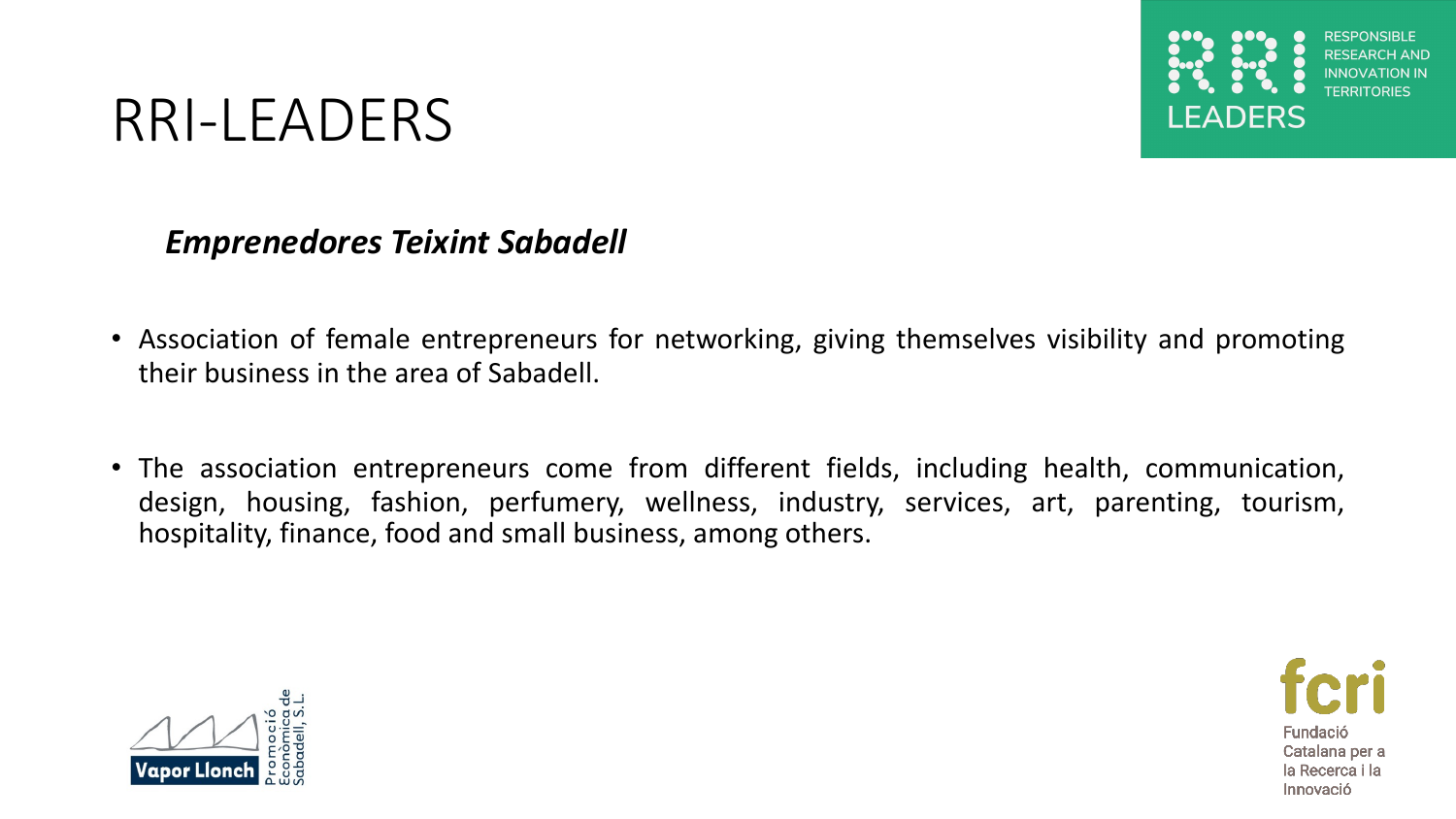

### **Basic characteristics/elements of** *Emprenedores Teixint Sabadell*

- *Emprenedores Teixint Sabadell* was born in January 2020 to fill the need of a space for female entrepreneurship
- The associated members are only female
- Some of them became entrepreneurs as a result of motherhood, others as an opportunity to create and offer products or services with their own principles and ethics
- There are around 40 members whose ages range from 25 to 60 years old linked to Sabadell area

| Year | <b>Members</b> | <b>Training Actions /</b><br><b>Networking</b> | <b>General Assembly</b> |
|------|----------------|------------------------------------------------|-------------------------|
| 2020 | 25             | 4/2                                            |                         |
| 2021 | 29             | 9/2                                            |                         |
| 2022 |                | In progress (1 in Feb 22)                      |                         |



Fundació Catalana per a la Recerca i la Innovació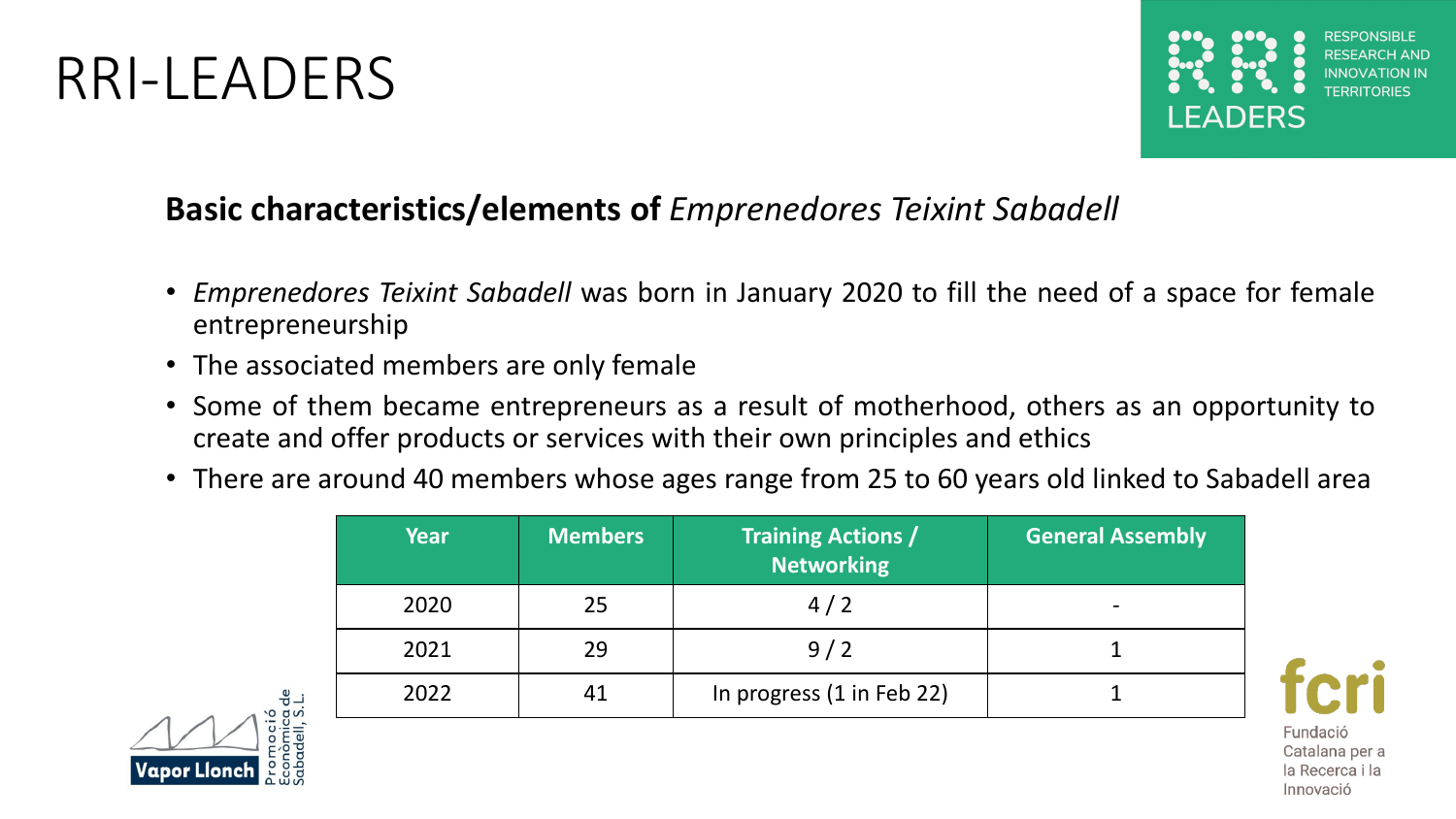

#### **Integration of RRI Keys** *(Public Engagement, Open Access, Gender, Science Education, Ethics)* **to the Good Practice/Success Story***:*

- **Gender** balance is the most obvious implemented RRI key, since the association works for the promotion and visualization of women's role in entrepreneurship which usually is predominantly masculine.
- **Public engagement** plays an important role too. They organize regular public events in order to get to engage Sabadell's society:
	- Training actions, open to general public (businesses, associations, citizens and public administration participation)
	- Networking and social events (lunch, dinner), open only to members to share experiences, problems and common challenges
	- Currently we have established first contacts with research and academic agents who are interested in entrepreneurship



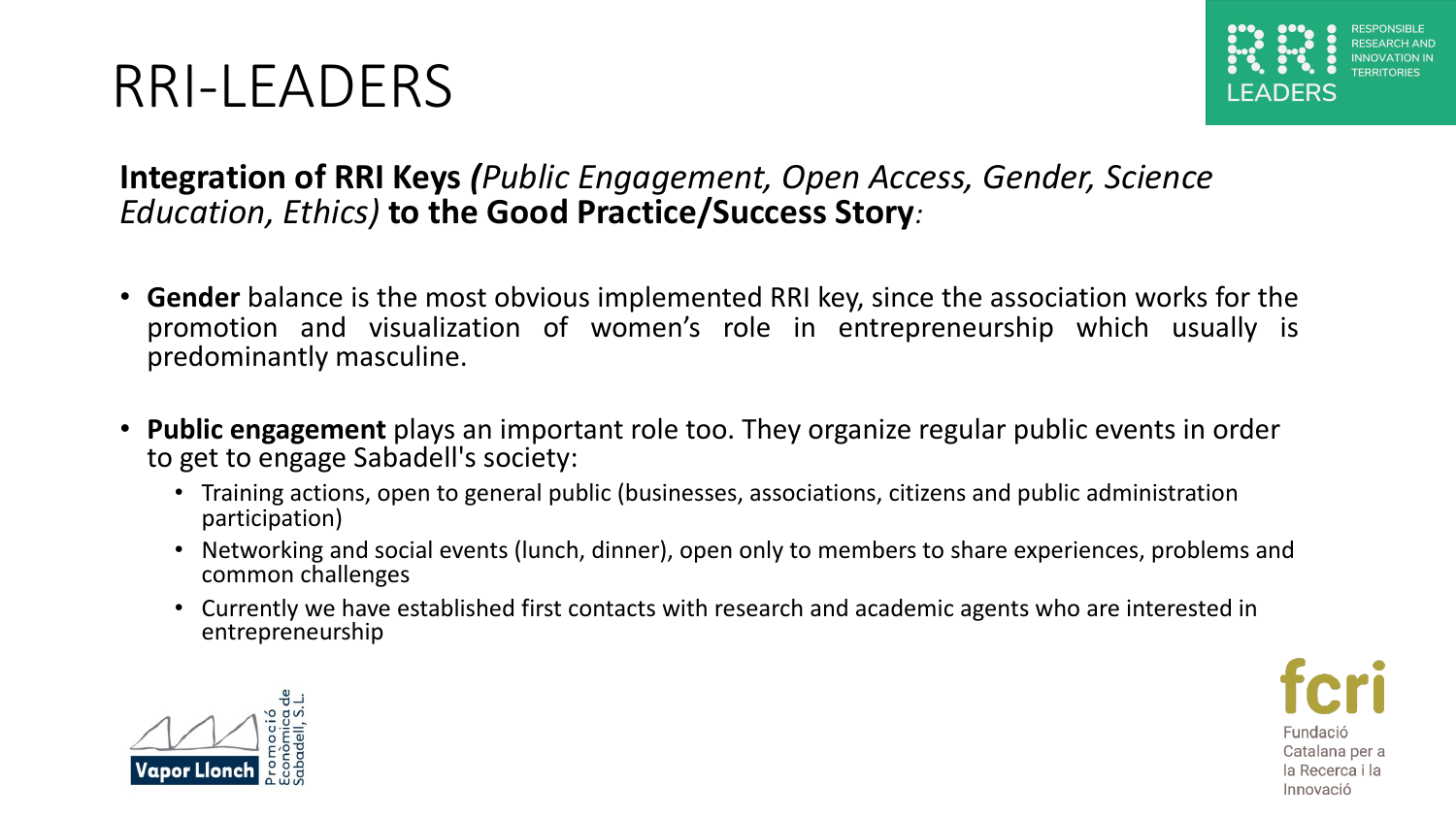

### **Integration of AIRR Dimensions** (Anticipation, Inclusiveness, Reflexivity, Responsiveness) **to the Good Practice/Success Story***:*

- **Anticipation**, 3 month planning
- **Reflexivity** post activities and events
- **Responsiveness**, starting new strategic lines based on previous findings